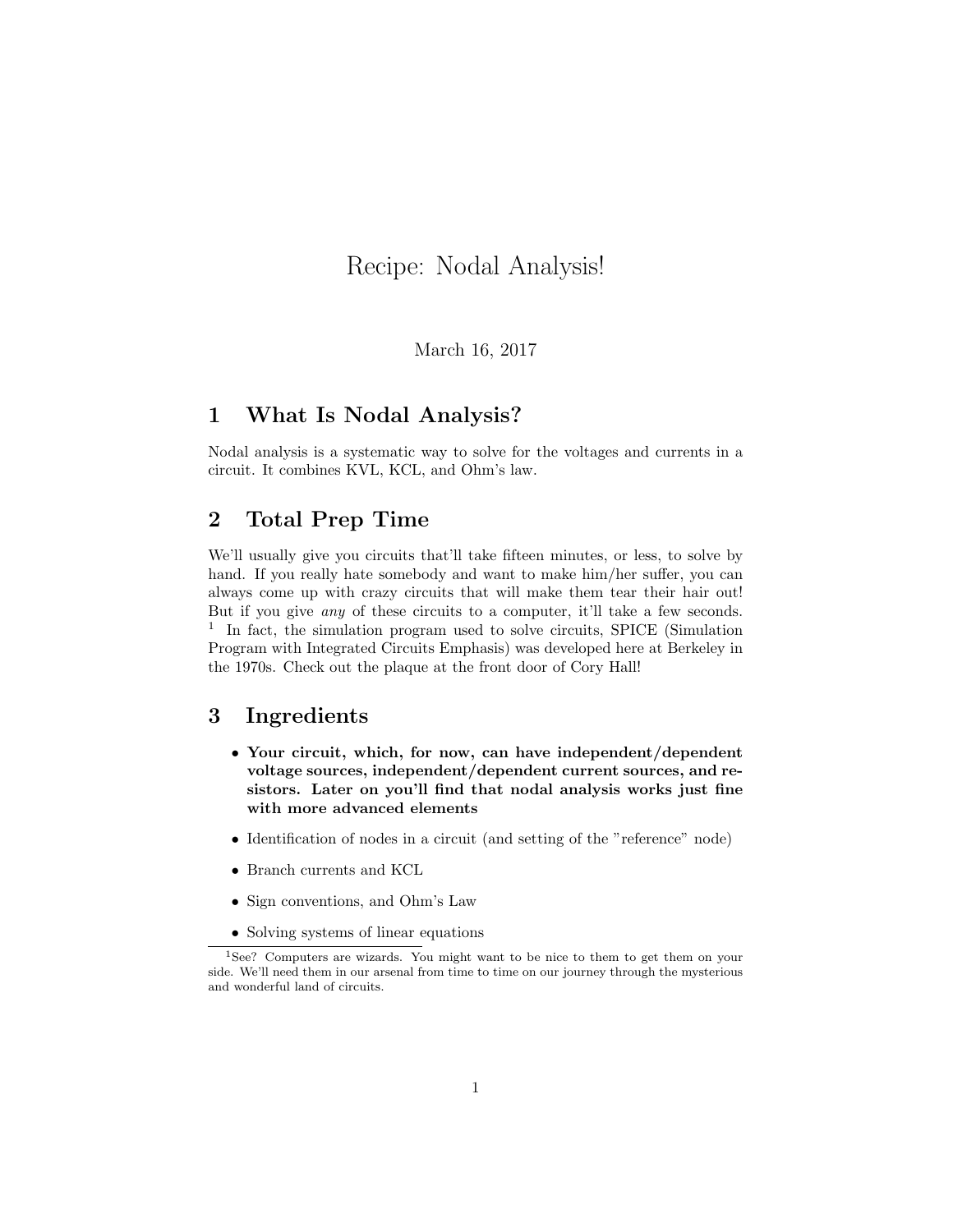## 4 Directions

- 1. Identify all the nodes in the circuit, and label them. An intersection of two or more circuit elements constitutes a node. These elements can be voltage sources, current sources, or resistors. In nodal analysis, we will be solving for the voltages at all the nodes, or, in other words, the node voltages. We denote the node voltage for node j by  $U_i$ . But, wait! Remember how we said that voltages only mean something with respect to a reference?
- 2. So, we next select a reference node, or ground node. We set the voltage at the selected reference node to be 0. <sup>2</sup>
- 3. Select current flow directions and label the currents in each branch of the circuit. Match these branch currents with voltage differences across each of the resistors in the circuit. Mark the polarity of the voltage difference according to the passive sign convention!
- 4. For every node that is not connected to a voltage source (independent, dependent or otherwise), write KCL in terms of the branch currents. As a refresher, your KCL equation will look like this:

 $\sum$ (currents entering node) =  $\sum$ (currents leaving node)

5. Translate each KCL equation using Ohm's Law as follows:



For resistor  $R_{jk}$  connecting nodes j (marked with + voltage polarity) and k (marked with  $-$  voltage polarity),

$$
I_{jk} = \frac{U_j - U_k}{R_{jk}}
$$

- negative terminal of a voltage source
- a node with lots of elements connected to it
- somewhere near the "bottom" of the circuit

 $2$ You can set the reference node to be any node you want. Your *branch voltages* and *branch* currents will not change. Here are some good choices for the reference node (in practice, they make your equations much simpler):